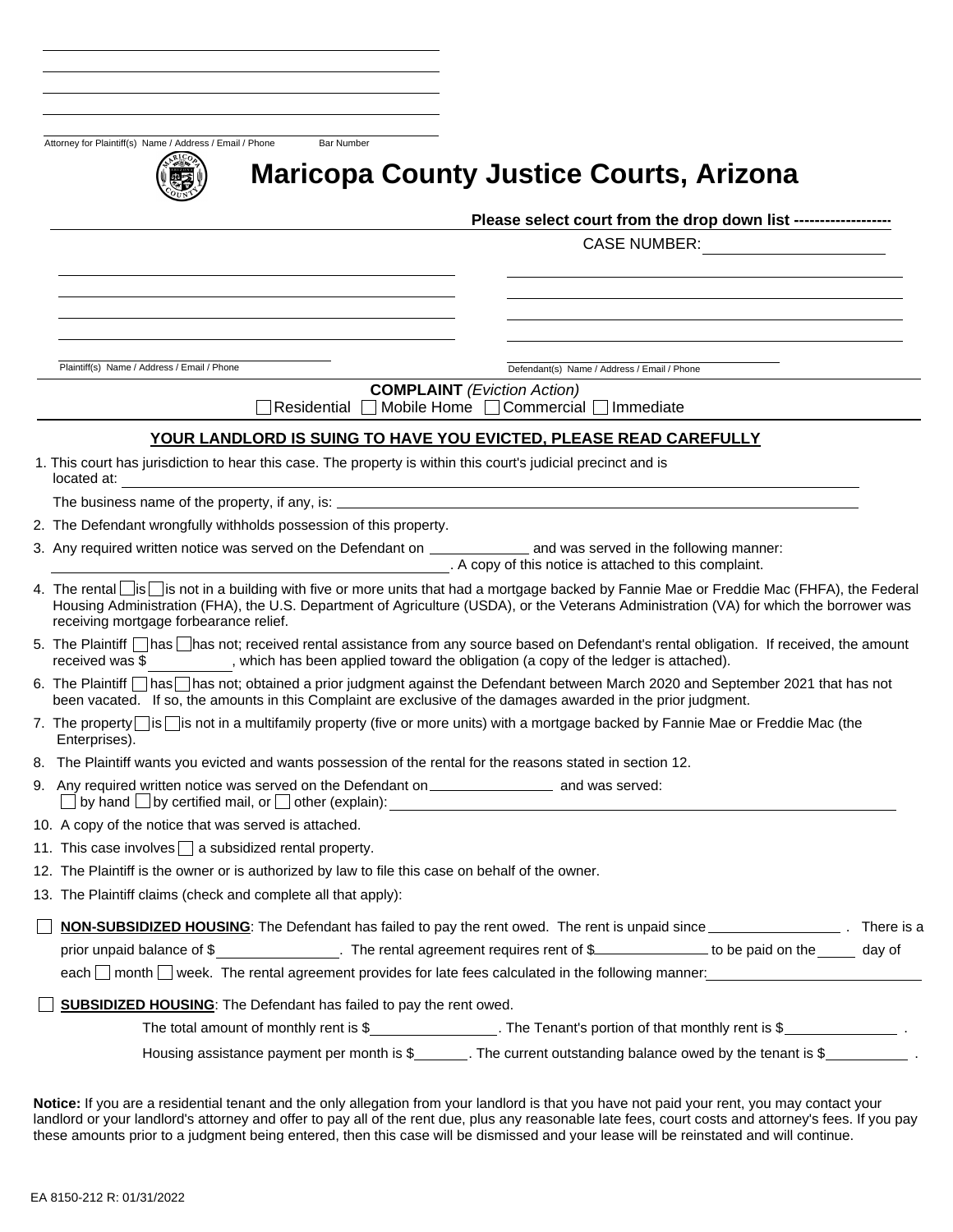| <b>CASE NUMBER:</b> |
|---------------------|
|---------------------|

|  |  |  | <b>NON-COMPLIANCE:</b> After receiving a notice, the Defendant failed to do the following: |  |
|--|--|--|--------------------------------------------------------------------------------------------|--|
|--|--|--|--------------------------------------------------------------------------------------------|--|

on the day of data day denote a set the following location  $\equiv$ 

|  | <b>IRREPARABLE BREACH:</b> The Defendant has committed a material and irreparable breach. Specifically, on the | day |
|--|----------------------------------------------------------------------------------------------------------------|-----|
|  | the Defendant did the following:                                                                               |     |

at the following location:

**OTHER ALLEGATIONS OF NON-COMPLIANCE ON WHICH EVICTION ACTION IS BASED:** State the date or dates notice of non-compliance was given and attach a copy of each notice, if applicable, to the Complaint:

14. As of the date that this action is being filed, the Defendant owes the following:

| Rent (current and prior months accrued since filing) Totaling:               |    |
|------------------------------------------------------------------------------|----|
| Late fees (if any in written agreement)                                      |    |
| Utilities (as authorized by law)                                             |    |
|                                                                              |    |
|                                                                              |    |
|                                                                              |    |
|                                                                              |    |
|                                                                              |    |
|                                                                              |    |
| Rental Concessions (if any in written agreement):<br>Specify how calculated: |    |
| Reimbursable court costs                                                     | \$ |
| Attorneys fees (if allowed):                                                 | \$ |
| Other allegations of damages (as authorized by law)                          |    |
| <b>Total Amount Requested:</b>                                               |    |
|                                                                              |    |

15. The Plaintiff requests a Judgment for the amounts owed above and for possession of the rental, plus after accruing rent and late fees due as of the date of the judgment, court costs and attorney fees.

16. WRIT OF RESTITUTION: The Plaintiff requests the court issue a Writ of Restitution returning the rental to the Plaintiff's possession 5 calendar days after the date of the Judgment. If the eviction is for the material and irreparable breach explained above, return of possession is requested 12 to 24 hours from the time of the Judgment. (Applies to material and irreparable breach only)

17. By signing this complaint. I am agreeing that the allegations written are true and correct to the best of my knowledge.

Date:  $\_\_$ 

Plaintiff/Attorney for Plaintiff

 Please inform court staff if interpreter services are required. Yes, I need interpreter services. Language: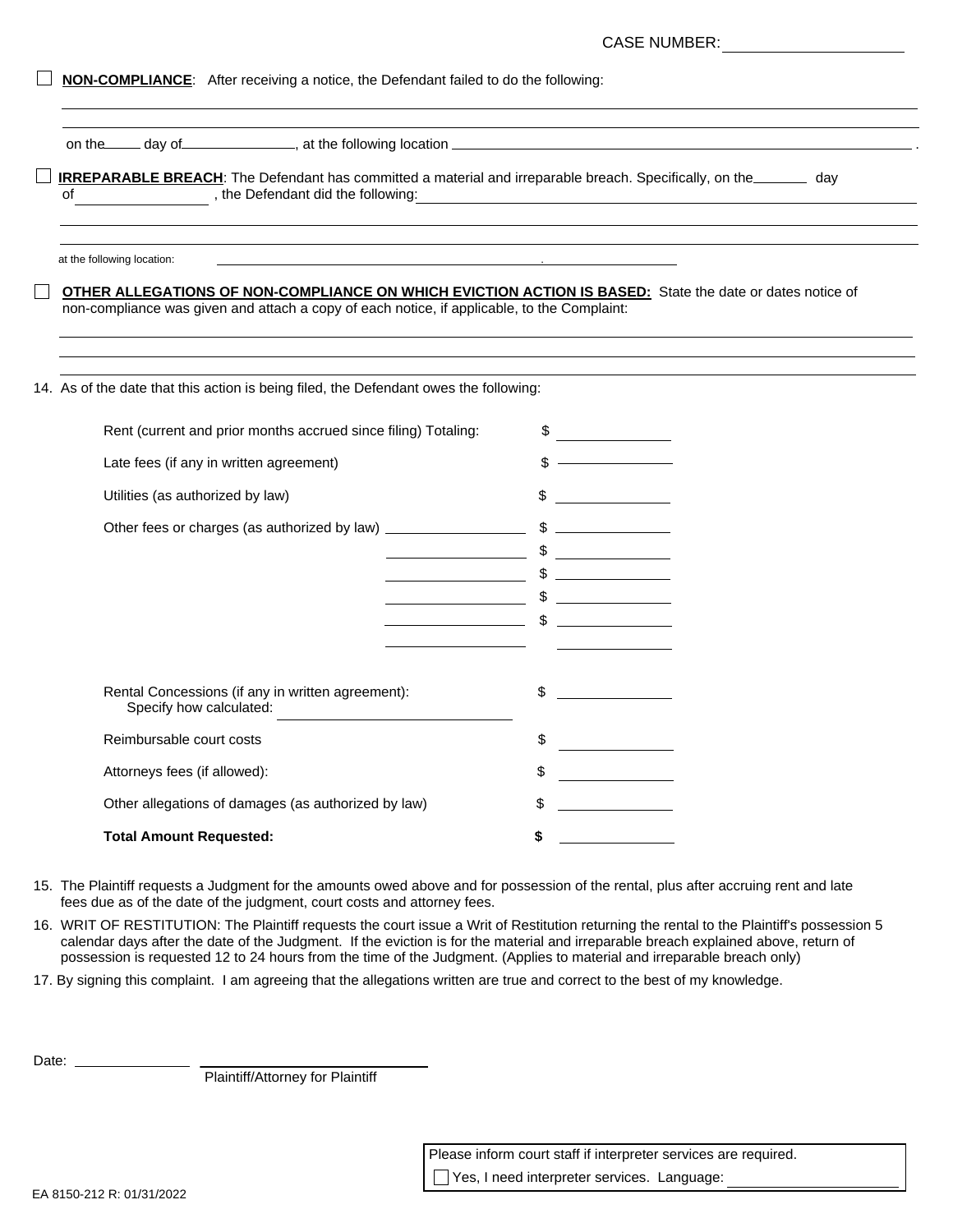

## **Maricopa County Justice Courts, Arizona**

**<http://justicecourts.maricopa.gov/>**

|                                                                                                    |                                                               | Please select a court E-Mail Address from the drop down list>                                                                                                                                                                                                                                                                                                                                    |
|----------------------------------------------------------------------------------------------------|---------------------------------------------------------------|--------------------------------------------------------------------------------------------------------------------------------------------------------------------------------------------------------------------------------------------------------------------------------------------------------------------------------------------------------------------------------------------------|
|                                                                                                    |                                                               | CASE NUMBER: ____________________________                                                                                                                                                                                                                                                                                                                                                        |
|                                                                                                    |                                                               |                                                                                                                                                                                                                                                                                                                                                                                                  |
|                                                                                                    |                                                               |                                                                                                                                                                                                                                                                                                                                                                                                  |
|                                                                                                    |                                                               | the control of the control of the control of the control of the control of the control of the control of the control of the control of the control of the control of the control of the control of the control of the control                                                                                                                                                                    |
| Plaintiff(s) Name / Address / Email / Phone                                                        |                                                               | Defendant(s) Name / Address / Email / Phone                                                                                                                                                                                                                                                                                                                                                      |
|                                                                                                    |                                                               |                                                                                                                                                                                                                                                                                                                                                                                                  |
|                                                                                                    |                                                               |                                                                                                                                                                                                                                                                                                                                                                                                  |
|                                                                                                    |                                                               |                                                                                                                                                                                                                                                                                                                                                                                                  |
| Attorney for Plaintiff(s) Name / Address / Email / Phone                                           |                                                               | Attorney for Defendant(s) Name / Address / Email / Phone                                                                                                                                                                                                                                                                                                                                         |
|                                                                                                    |                                                               | <b>SUMMONS</b> (Eviction Action) Amended                                                                                                                                                                                                                                                                                                                                                         |
|                                                                                                    | Virtual                                                       | $\Box$ Telephonic                                                                                                                                                                                                                                                                                                                                                                                |
| THE STATE OF ARIZONA TO THE DEFENDANT(S) NAMED ABOVE:                                              |                                                               |                                                                                                                                                                                                                                                                                                                                                                                                  |
| 1. YOU ARE SUMMONED TO APPEAR and answer this complaint in the court named above.                  |                                                               |                                                                                                                                                                                                                                                                                                                                                                                                  |
|                                                                                                    |                                                               |                                                                                                                                                                                                                                                                                                                                                                                                  |
| necessary arrangements.                                                                            |                                                               | Be advised that a landlord, tenant, attorney, or witness may participate at the initial hearing through telephone or video<br>conference by contacting the court for directions at least two hours before the hearing, to ensure the court has time to make                                                                                                                                      |
|                                                                                                    |                                                               |                                                                                                                                                                                                                                                                                                                                                                                                  |
|                                                                                                    |                                                               | On the date and time for your scheduled court date, call: _______________________ when prompted, enter the meeting ID                                                                                                                                                                                                                                                                            |
| Please select a Meeting ID from the drop down list followed by the #.                              |                                                               | (Additional instructions from the court may be attached) If you have difficulties or need assistance call the court directly.                                                                                                                                                                                                                                                                    |
|                                                                                                    |                                                               | Be in court at least 15 minutes before the scheduled hearing.<br>YOU MUST CHECK IN AT THE FRONT COUNTER BEFORE ENTERING THE COURT ROOM.<br>(Esté en el tribunal por lo menos 15 minutos antes de la audiencia programada.)<br>(DEBE REGISTRARSE EN EL MOSTRADOR DELANTERO ANTES DE ENTRAR EN LA SALA DEL TRIBUNAL)                                                                               |
|                                                                                                    | COURT AS SOON AS POSSIBLE.<br>TRIBUNAL LO MAS ANTES POSIBLE.) | REQUESTS FOR REASONABLE ACCOMMODATIONS FOR PERSONS WITH DISABILITIES SHOULD BE MADE TO THE                                                                                                                                                                                                                                                                                                       |
|                                                                                                    |                                                               | (LAS SOLICITUDES PARA ARREGLOS O ADAPTACIONES RAZONABLES PARA PERSONAS CON DISCAPACIDADES SE DEBEN PRESENTAR ANTE EL<br>If an interpreter is needed, please contact the court listed above to request an interpreter be provided.<br>(En caso de necesitarse un intérprete, favor de comunicarse con el Tribunal antes mencionado para solicitar que se brinden los servicios de un intérprete.) |
| additional information, please see the attached Residential Eviction Procedures Information Sheet. |                                                               | Please review valuable information and videos at www.azcourts.gov/eviction.<br>2. You must appear at the date and time shown above if you wish to contest the allegations in the attached complaint. For                                                                                                                                                                                         |
| complaint, including removing you from the property.                                               |                                                               | 3. IF YOU FAIL TO APPEAR, a judgment will likely be entered against you, granting the relief specifically requested in the                                                                                                                                                                                                                                                                       |
| filing fee.                                                                                        |                                                               | 4. If you do not agree with the allegations in the complaint, you may file a written answer admitting or denying some or all of the<br>allegations and pay the required answer fee. If you cannot afford the filing fee, you may apply for a deferral or waiver of the                                                                                                                           |
| 5. A trial may be held on the date stated above or it may be continued for up to three days.       |                                                               |                                                                                                                                                                                                                                                                                                                                                                                                  |